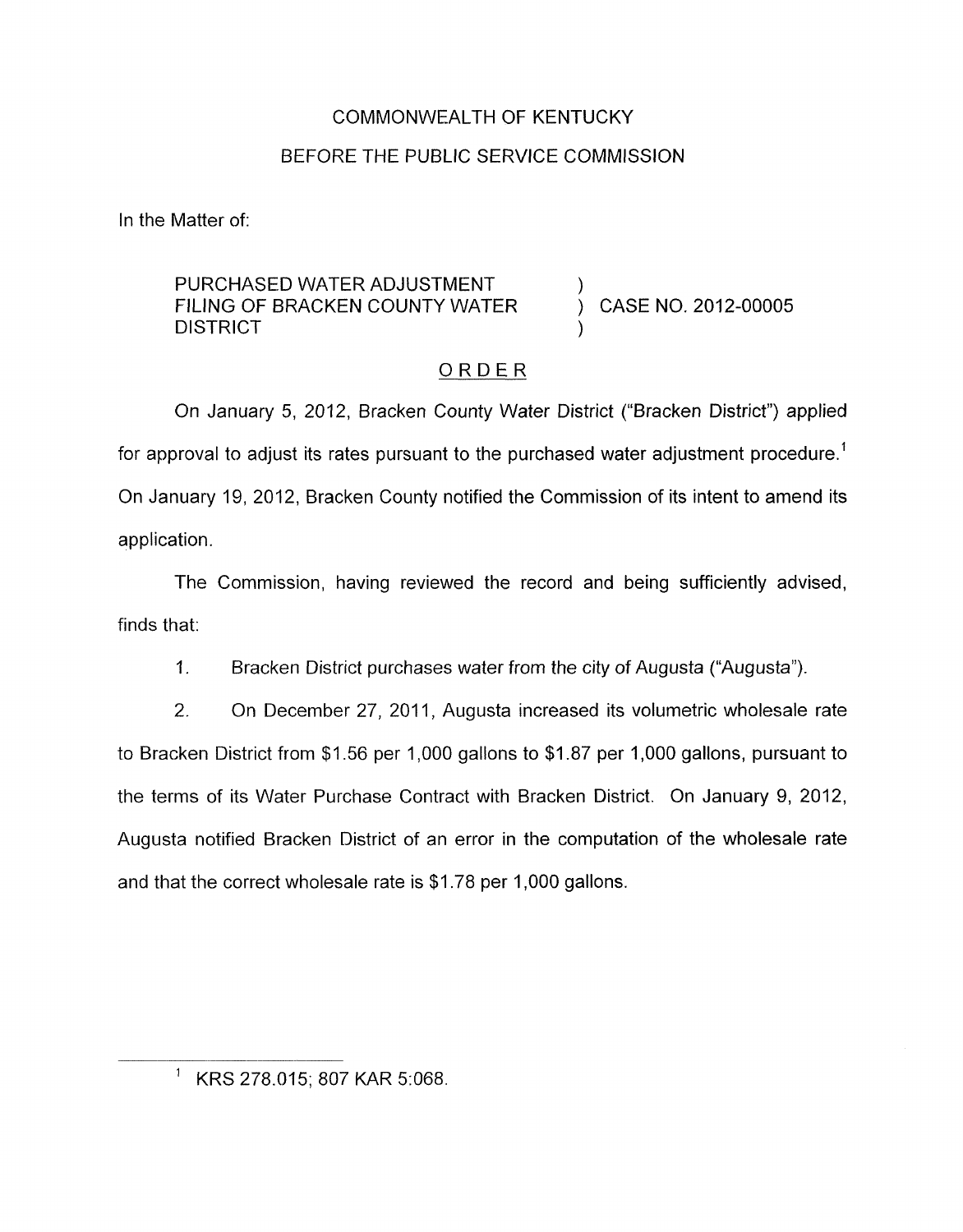**3.** Bracken District proposes a purchased water adjustment factor of \$0.34 per 1,000 gallons to be applied to its rates.

4. During the 12 months ending November 30, 2011, Bracken District purchased 158,855,600 gallons of water from Augusta and sold 143,444,800 gallons of water.

*5.* The purchased water adjustment factor of \$0.34 per 1,000 gallons is based upon Augusta's originally announced adjustment to its wholesale rate. Using the revised wholesale rate, which Augusta announced on January 9, 2012, the purchased water adjustment factor should be \$0.25.

6. The rates set forth in Appendix B to this Order are fair, just, and reasonable and should be approved for water service rendered on and after February 1, 2012.

IT **IS** THEREFORE ORDERED that:

1. Bracken District's proposed rates are denied.

2. The purchased water adjustment factor of \$0.25 per 1,000 gallons as calculated in Appendix A is approved.

*3.* The rates in Appendix B are approved for service rendered on or after February 1, 2012.

**4.** Within 20 days of the date of this Order, Bracken District shall file revised tariff sheets with the Commission that reflect the rates approved herein.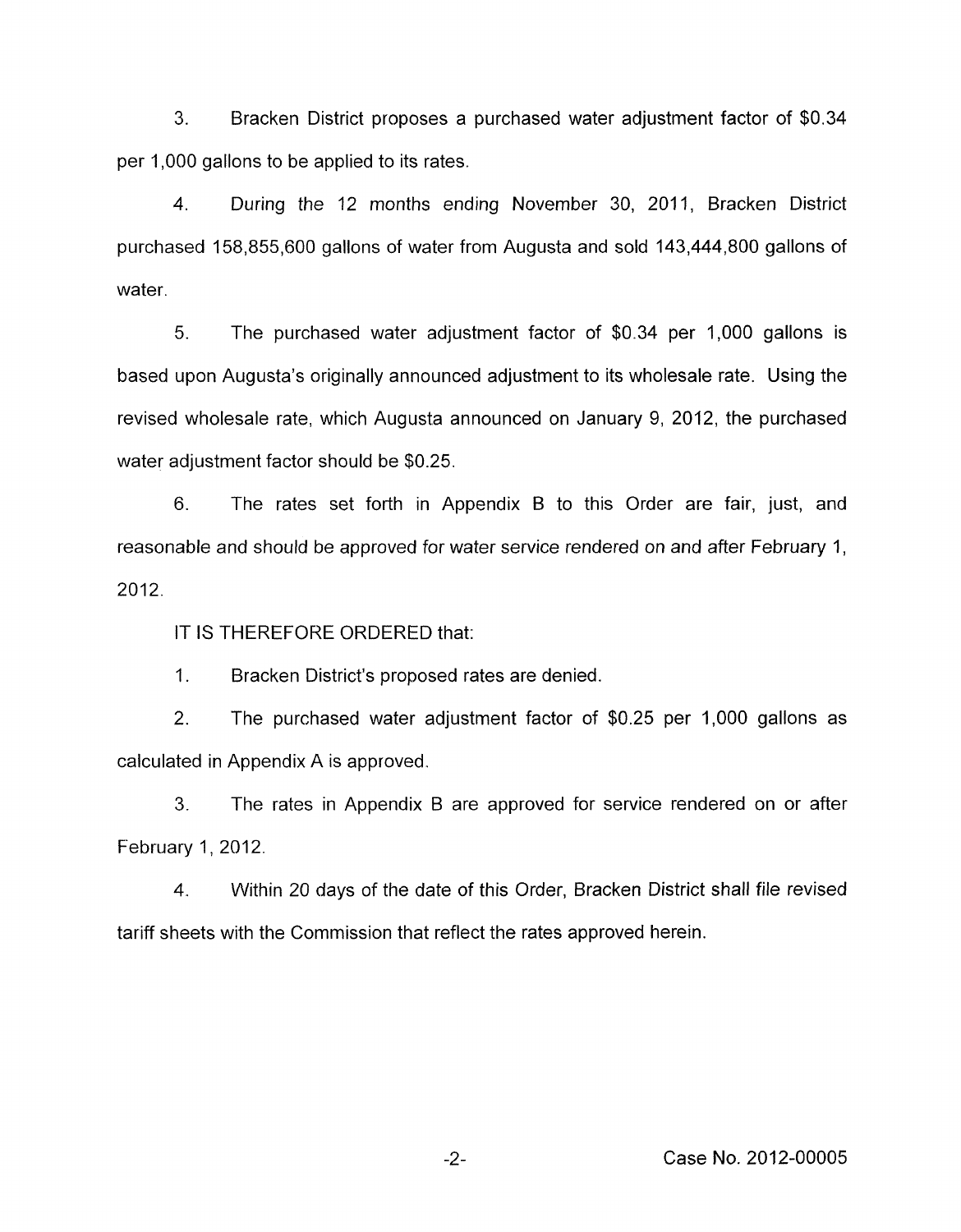By the Commission

 $\Delta \sim 10^{11}$ 



 $\mathcal{A}^{\mathcal{A}}$ 

ATTES Executing Direc

Case No. 2012-00005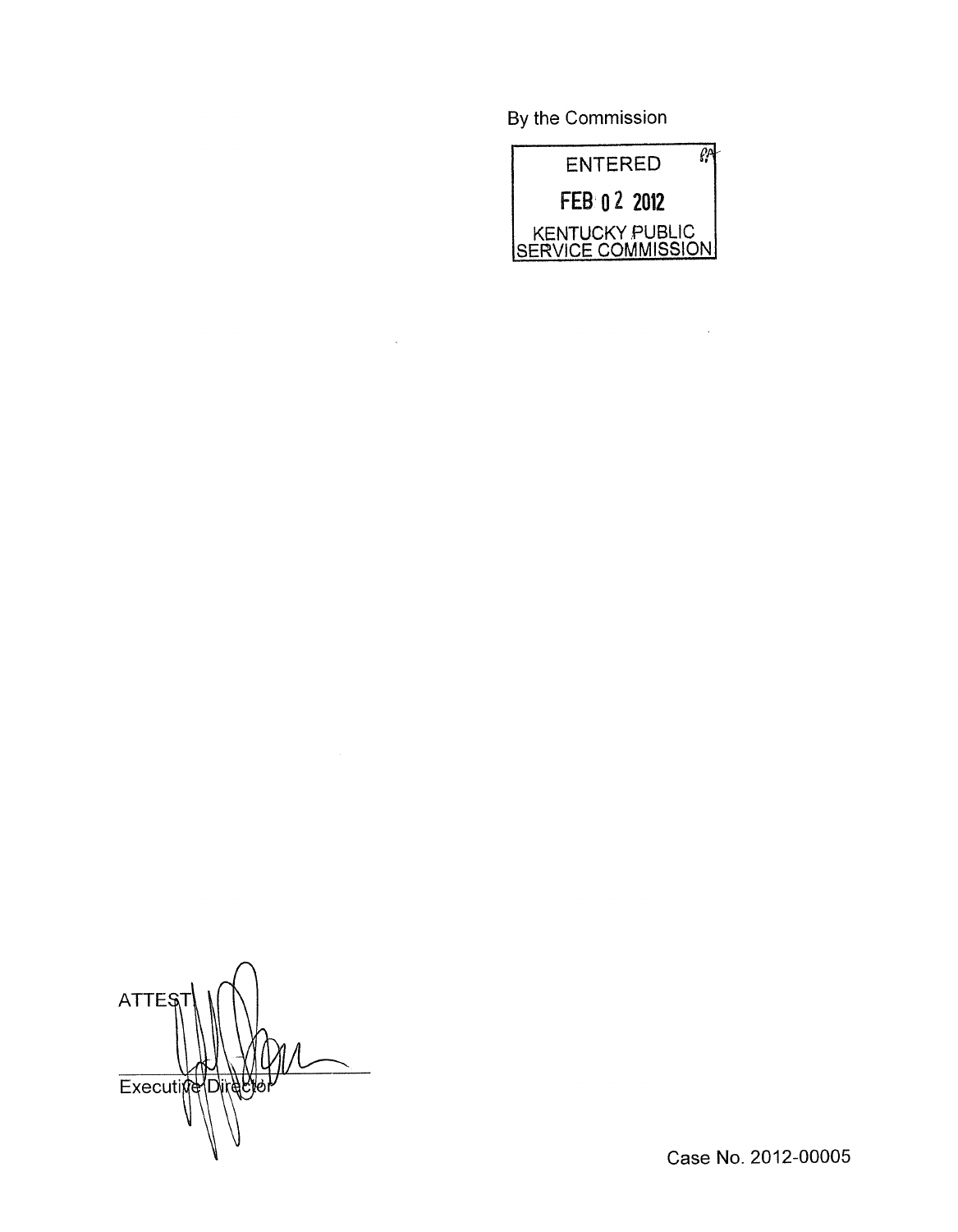# APPENDIX A

or \$0.25 per 1,000 gallons

# APPENDIX 'TO AN ORDER OF THE KENTUCKY PUBLIC SERVICE COMMISSION IN CASE NO. 2012-00005 DATED FEB 0 2 2012

|                                   | <b>New Rate</b> | <b>Base Rate</b> |
|-----------------------------------|-----------------|------------------|
| Augusta                           |                 |                  |
| Purchases in gallons              | 158,855,600     | 158,855,600      |
| Volumetric rate                   | \$1.78 /1,000   | \$1.56/1,000     |
|                                   | \$282,762.97    | \$247,814.74     |
| Increased water cost              |                 | \$34,948.23      |
| Increased water cost              |                 | \$34,948.23      |
| Divided by gallons sold           |                 | 143,444,800      |
| Purchased water adjustment factor |                 | \$0.2436         |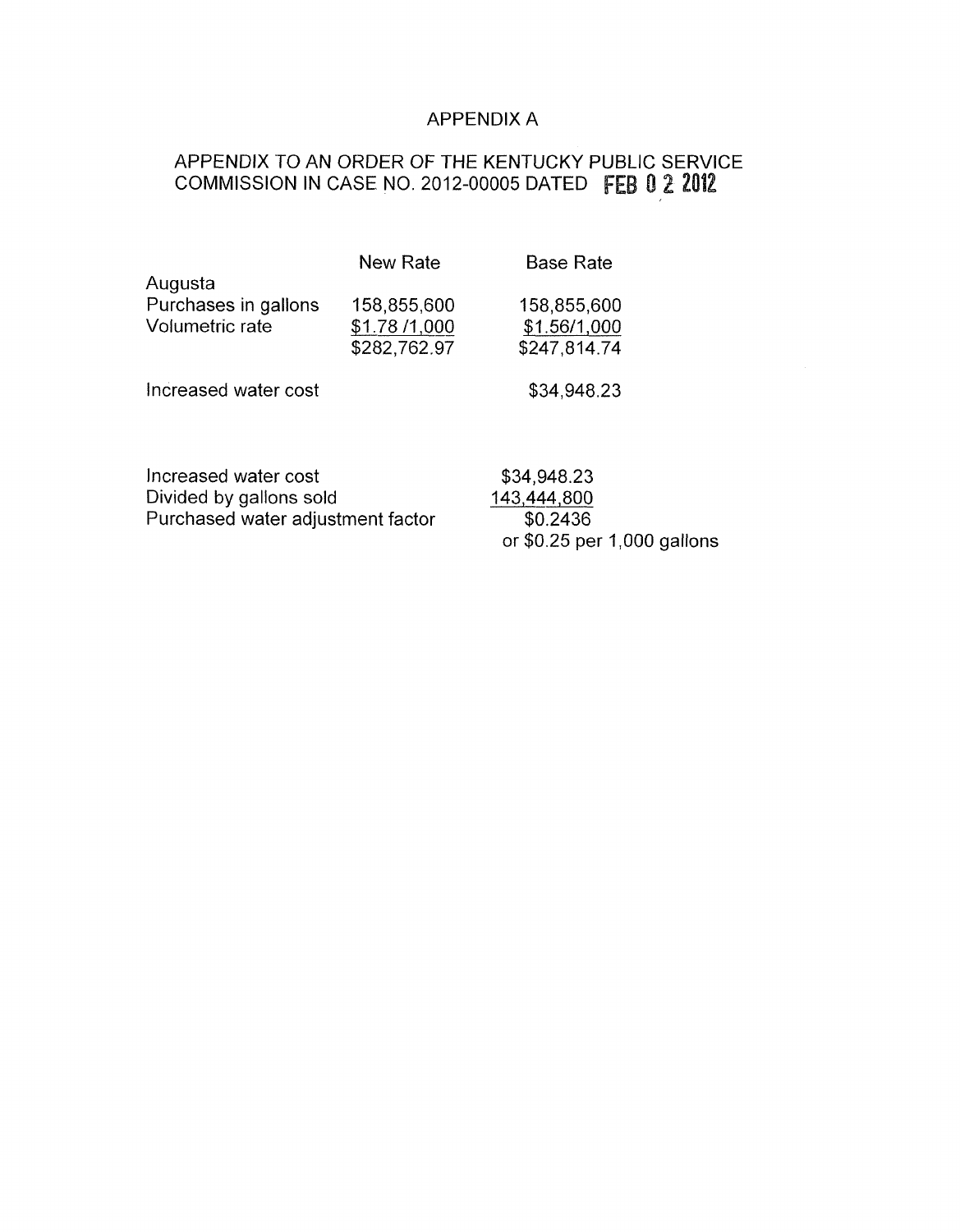#### APPENDIX B

# APPENDIX TO AN ORDER OF THE KENTUCKY PUBLIC SERVICE COMMISSION IN CASE NO. 2012-00005 DATED **FEB 0 2 2012**

The following rates and charges are prescribed for the customers in the area served by Bracken County Water District. All other rates and charges not specifically mentioned herein shall remain the same as those in effect under authority of the Commission prior to the effective date of this Order.

### Monthlv Water Rates

| First 2,000 gallons<br>Next 38,000 gallons<br>Over 40,000 gallons | \$25.69 Minimum Bill<br>9.79 per 1,000 gallons<br>7.76 per 1,000 gallons |
|-------------------------------------------------------------------|--------------------------------------------------------------------------|
| <b>Multiple Users</b>                                             | \$25.69 Minimum Bill                                                     |
| <b>Wholesale Water Rate</b>                                       | \$3.69 per 1,000 gallons                                                 |
| <b>Bulk Sales Rate</b>                                            | \$8.75 per 1,000 gallons                                                 |